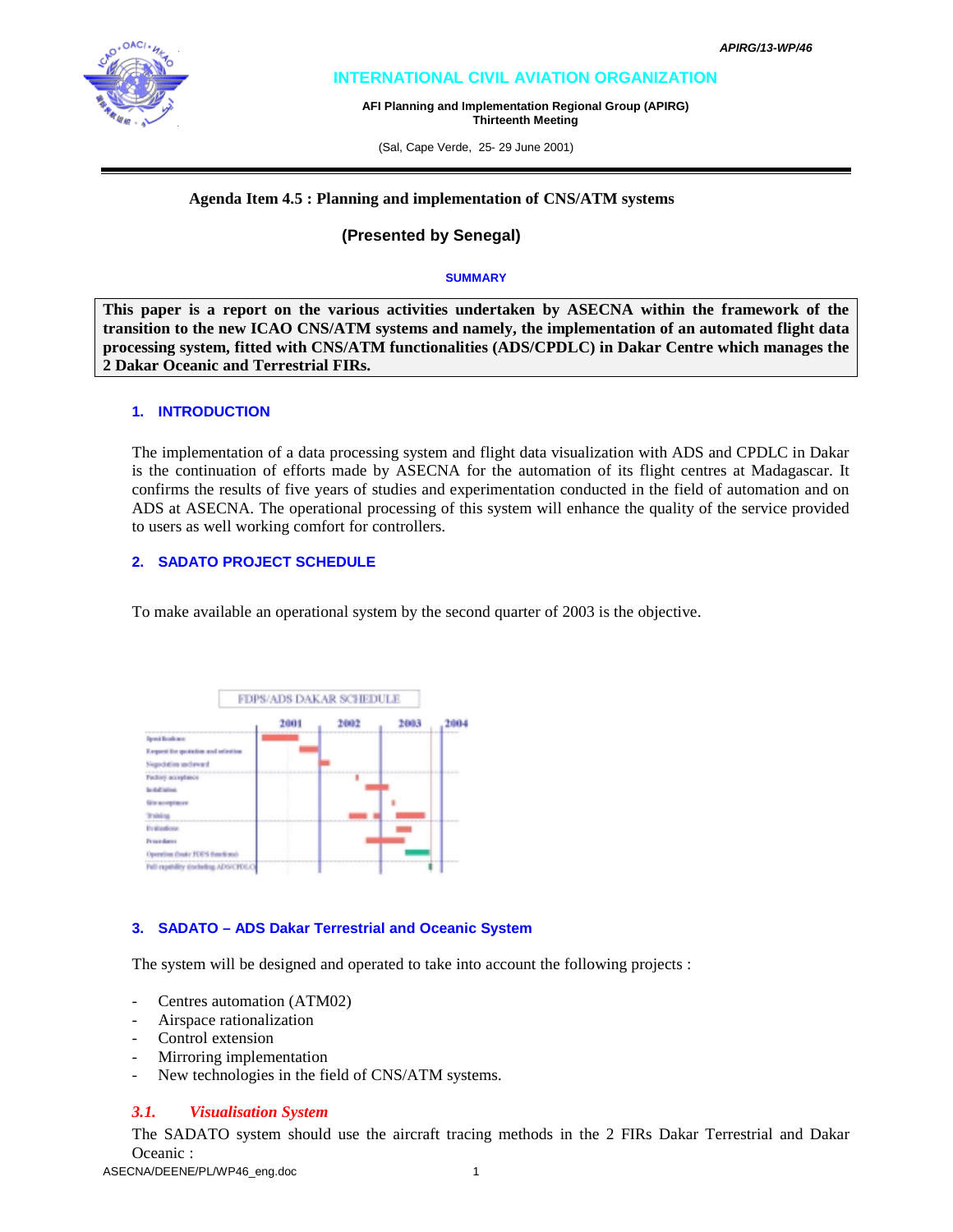- Flight data processing ( FDPS)
- Automatic Dependent Surveillance
- CPDLC (Controller-Pilot Datalink Communication)

It should have the ability to process SSR or PSR echoes

#### **Flight plan Data Processing System – FDSP**

The flight plan data processing system, the heart of the SADATO system should provide a simple and efficient means to manage flight plan data received through the AFTN (manual entries – AFIL or BDP) or data automatically extracted from a data base (Repetitive Flight Plan).

From this flight plan data, the system provides a Flight Plan Air Situation Display – FPASD). This functionality makes possible a graphical representation of a non- FANS1/A equipped flight.

Controllers must have a visualization of the air situation (pseudo-radar image) displaying all the traffic they are responsible for as well as traffic close to their FIR.

The system should also make possible data exchanges between ATS calculators according to OLDI protocol, with a view to simplifying interfaces and coordination with adjacent centres such as Cape Verde and Dakar.

### **ADS Functionalities**

If ADS is the exchange between calculators on board and on the ground, SADATO also enables exchanges between humans (controller/pilot) through data link communications (CPDLC).

The SADATO system should use automatically information from CPDLC messages in order to update the corresponding flight plan (route and estimated time on points of that route, electronic strip, runway).

### **Early warning facilities**

The SADATO facility should provide a number of warning systems to controllers. Such systems will be the outcome of specific processing integrating data from various sources : FDPS, ADS, CPDLC, AFTN and conveyed to the controllers through a change of colour, a warning text or an aural warning.

### **DARPS and Flexible Route Display**

The system should make it possible to visualize flexible routes, calculated from meteorological data during their validity time, on the area covered by the systems.

### *3.2. Other fonctionalities*

### *Recording System and Re-display*

SADATO should make possible, on one hand, the recording of all messages issued and received by the system and any controller's action and, on the other hand, the re-display of such messages on a dedicated position.

### *Oversight*

SADATO will be fitted with operational and technical oversight facilities informing the operators and maintenance officers of the state of hardware and software components of the system with control devices for the purpose of stopping or starting them. It also makes possible the grouping / degrouping operational positions.

#### *Simulator*

Specifications provide for the implementation of an independent simulator made of 2 trainee positions identical to that of the operational segment and 2 instructor positions, which allow the establishment of data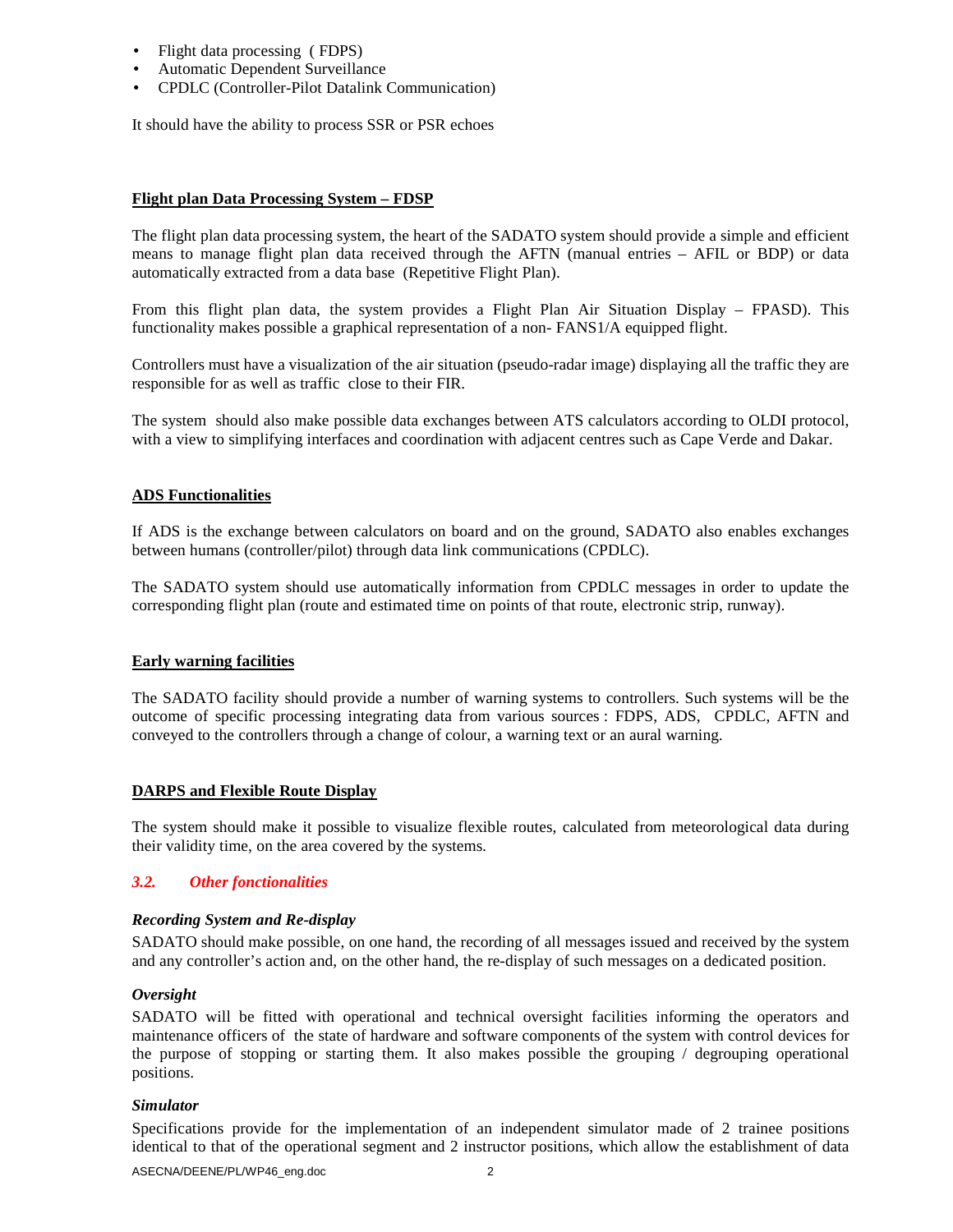links (AFN), for the ADS, the exchanges of CPDLC messages, and sending AFTN messages. This simulator must also have the capacity of managing the traffic of another FIR (e.g ; Niamey) in the event that the centre which is managing that FIR was not available (mirroring function).

# *3.3. Material configuration*

# *Controller Interface*

The ACC/FIC room will be fitted with 4 control positions (DKR Territorial West, DKR Territorial East, DKR Oceanic and FIC and one post for room supervisor.

The system-controller interface comprises, on each position, one 2K x 2K color screen, one for visualization of the air situation and one 1K x 1K screen for flight data display, ADS/CPDLC data display, one keyboard and mouse for the two wisualization screens and one strip printer.

# *Simulator*

It will be fitted with 2 control positions with 2K x 2K color screen (exécutive) et 1k x 1k (organic).

# *3.4. Installation in Dakar*

The system will be installed in the renovated technical building and in the new control tower at the Dakar-Yoff airport in accordance with the following diagram :



# *3.5. SADATO System Benefits*

### *Technical benefits*

The following are the main technical benefits of SADATO System :

- Unequivocal communications without any geographical limitation : any ground application could reach any aircraft fitted with adequate equipment and vice versa, even beyond radar and radio limits.
- Air / ground integration : aircraft are actively involved in the system. Consequently, instead of having a system trying to guest the aircraft's intention, ground and airborne applications exchange and process data necessary for their respective information requirements.

### *Operational benefits*

ADS and CPDLC, new CNS/ATM means make available functionalities to air traffic services which, coupled with a system for processing and visualization of flight data, make possible :

- The enhancement of safety,
- The automation of a number of tasks for the controller and the improvement of working tools,
- The visualization of the aircraft position and the progression of the air traffic by the controller,
- The improvement of information processing and transfer between operators, aircraft and ATS units,
- The extension of air traffic surveillance
- Immediate detection of errors in inserting routing points and other gross errors.
- Adherence to preferred flight profile in all flight phases based on the operator's objectives.
- Improvement of the detection and conflict resolution and quick adjustment to changing air traffic conditions.